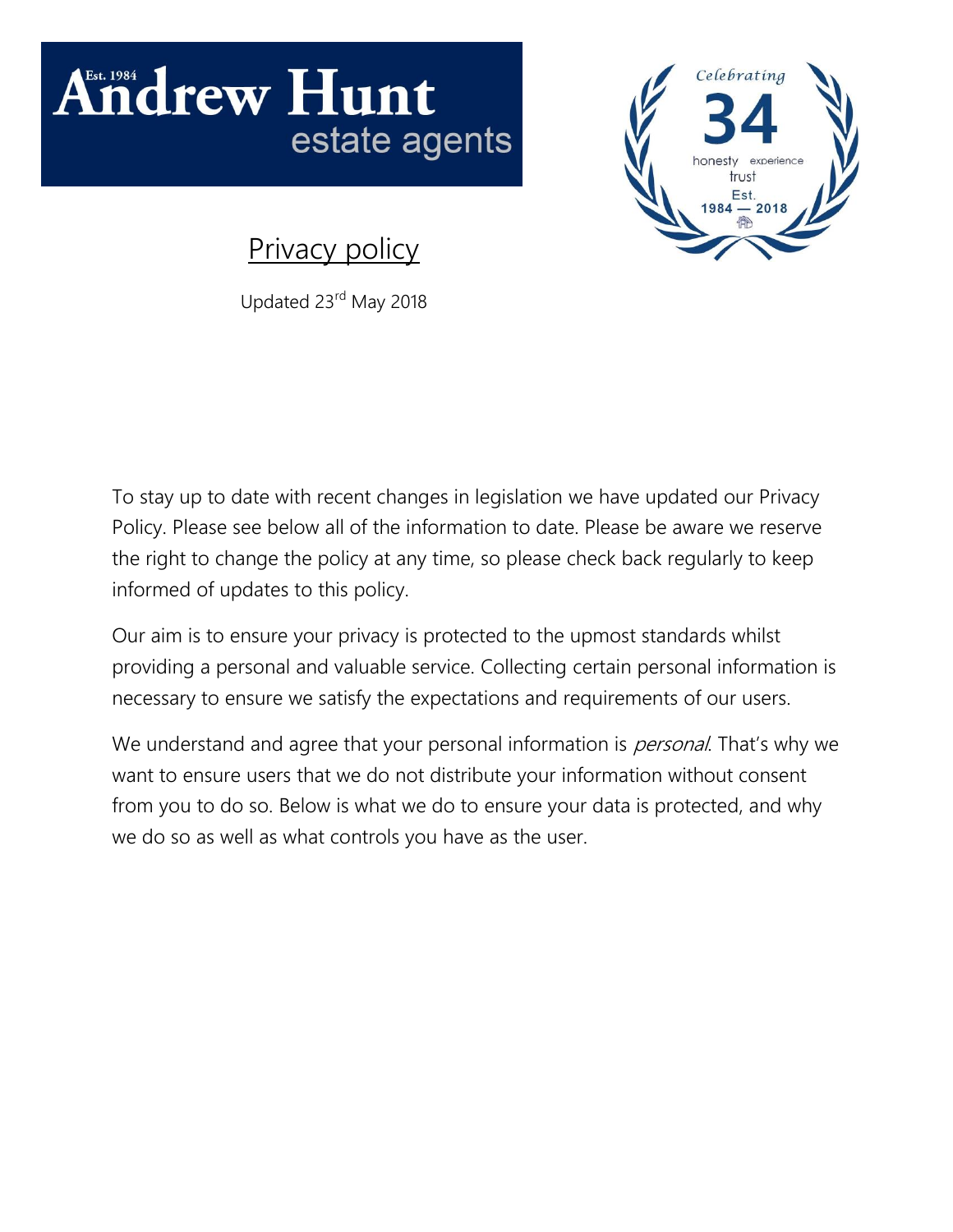What personal information do we collect?

-Your personal details; - Name, contact number(s), email address & any the name of a significant other (If applicable)

-Your property details including Address, Postcode and details such as number of bedrooms, bathrooms and parking arrangements.

- Details of your acting solicitor (If applicable)

- Property Preference / Requirements

-Your position as an applicant-Property to sell, First time buyer, Nothing to sell (We will not ask for any financial details such as bank account, credit card details etc. However we may ask for proof of funds in the case of purchase)

### How we use your information

We use your personal information on the basis that we have your consent to do so (By your specific provision of such consent at the time that you provided the information to us) and/or because we have a legitimate interest in doing so.

Information is gathered up and placed on our client portal system, Vebra Alto (Subject to change). This allows us to maintain a portfolio for you as our client and tailor your experience. These portals are private to Andrew Hunt Estate Agents and cannot be accessed by any other party.

We receive data you submit via property search engines such as Rightmove and OnTheMarket.com and may contact you in relation to your query or to provide the service you require. If we cannot provide the service you have requested through these sites, your details will be deleted unless there is consent to store them with the interest of providing you our services in the near future.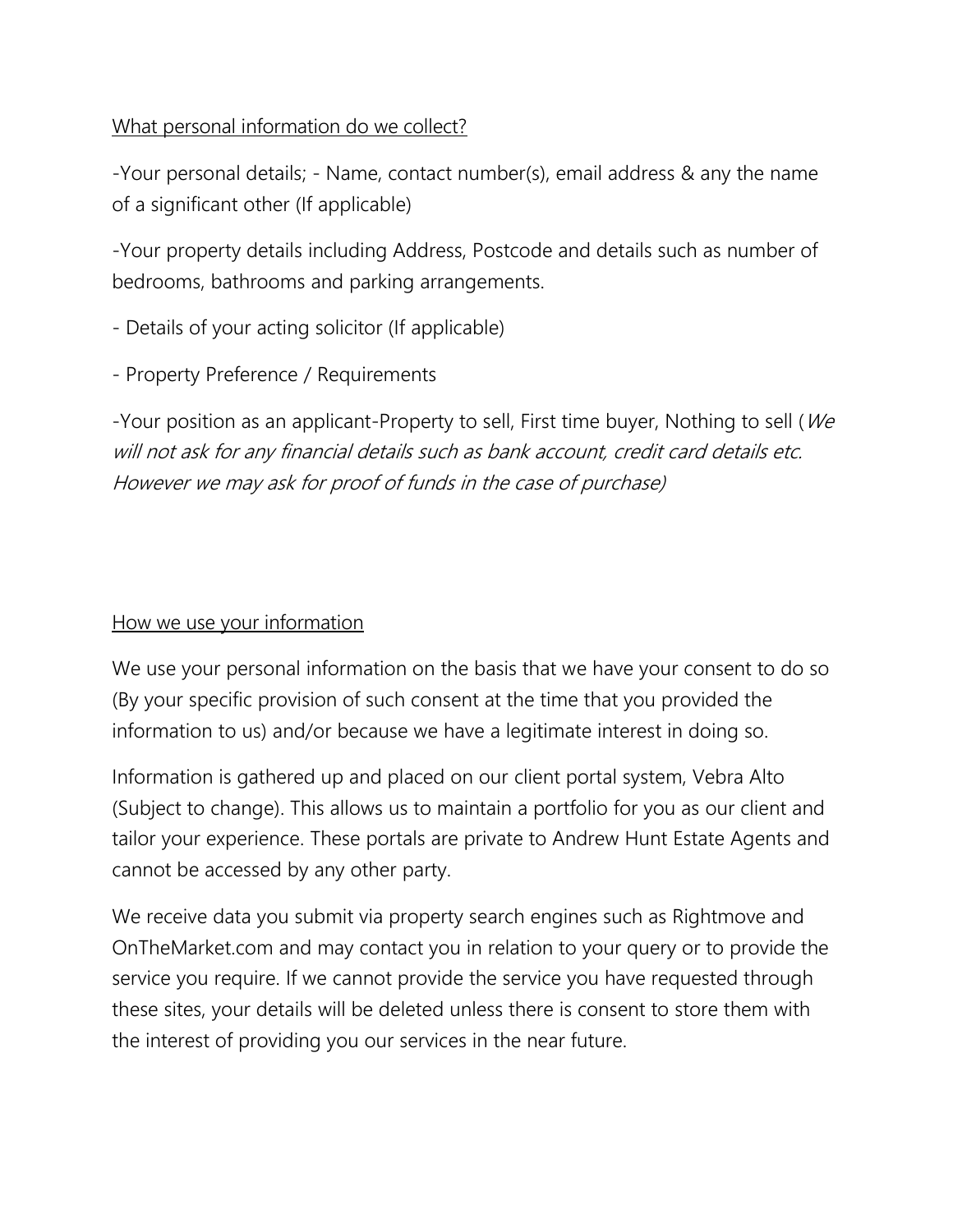Please note we do not sell, trade or otherwise transfer your personal information to outside parties; unless required to do so by law or law enforcement.

We store your personal data so that we can manage your profile, find suitable property that meet your requirements and ensure that all progress with your sale is accurate.

## Why do we process your personal data in this way?

In order to ensure your experience as our client is of the highest standard we must ensure we obtain enough details from you so that we can tailor your experience to suit your requirements.

To ensure all the details we request are secure, we store it on property portals used by thousands of agents nationwide with high levels of security. Additionally, we store some minor details on file in our office premises such as Name, Contact number and property address. The paper-based details stored are destroyed after 6 years in archive.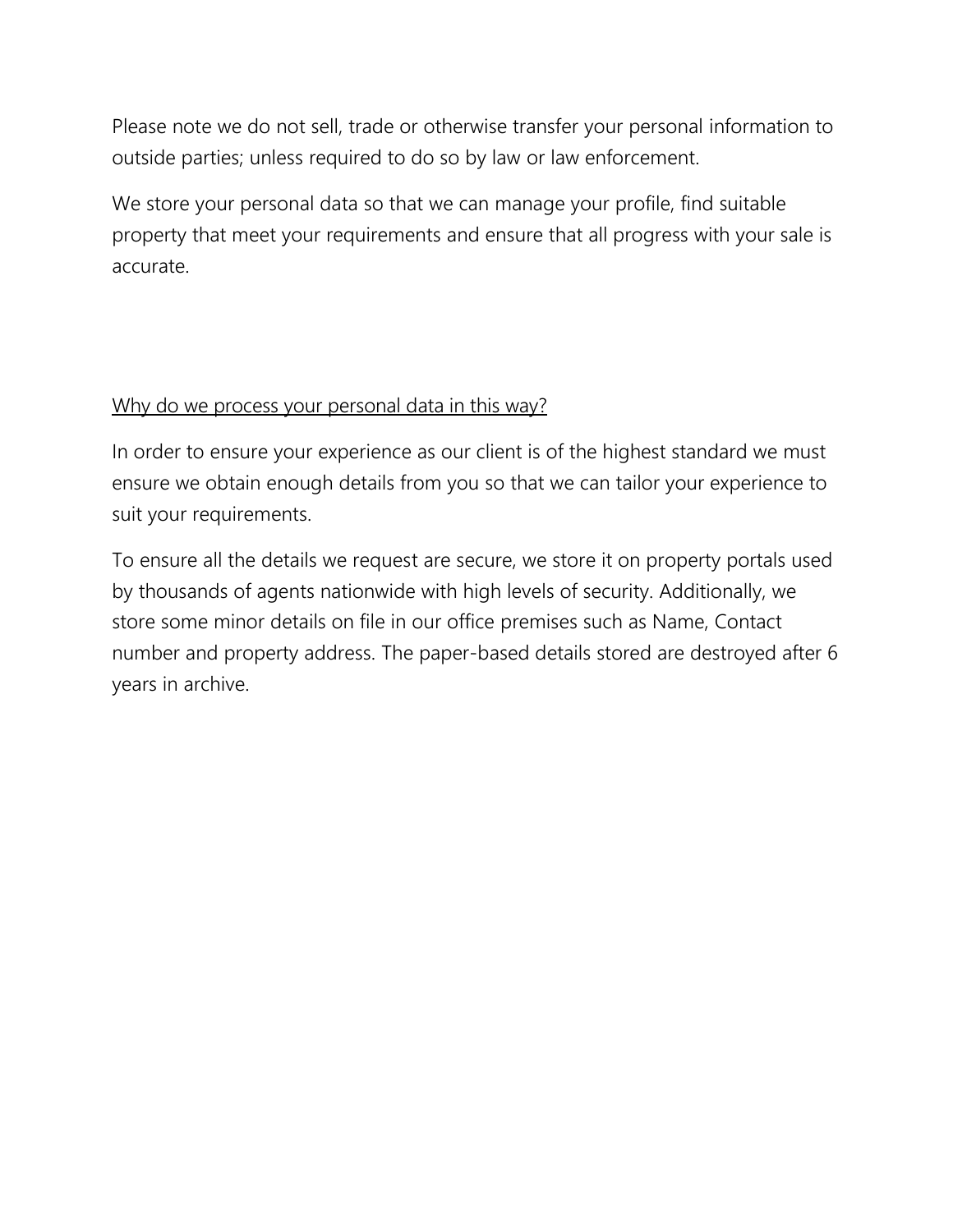### Marketing Communications

We will contact you with properties you may be interested in if you have requested details.

For Vendors, you may be selected following the completion of your sale with us for a questionnaire to help us improve our services.

You can opt out of any marketing choices with us at any time if you have registered with us

#### How do we protect your information?

Our website does not contain any of your personal details to ensure that security cannot be breached. Nevertheless, our website is monitored by our Website developers to ensure all of our information is safe.

All office computers are updated regularly with Antivirus and Malware Scanning.

Your personal information is contained on our Property Portal Software, Vebra Alto (Subject to change). This account is only accessible by Andrew Hunt Estate Agents employees with a combination of password and secure account name. Access to this is solely that of Andrew Hunt Estate Agents employees and cannot be used by third party companies.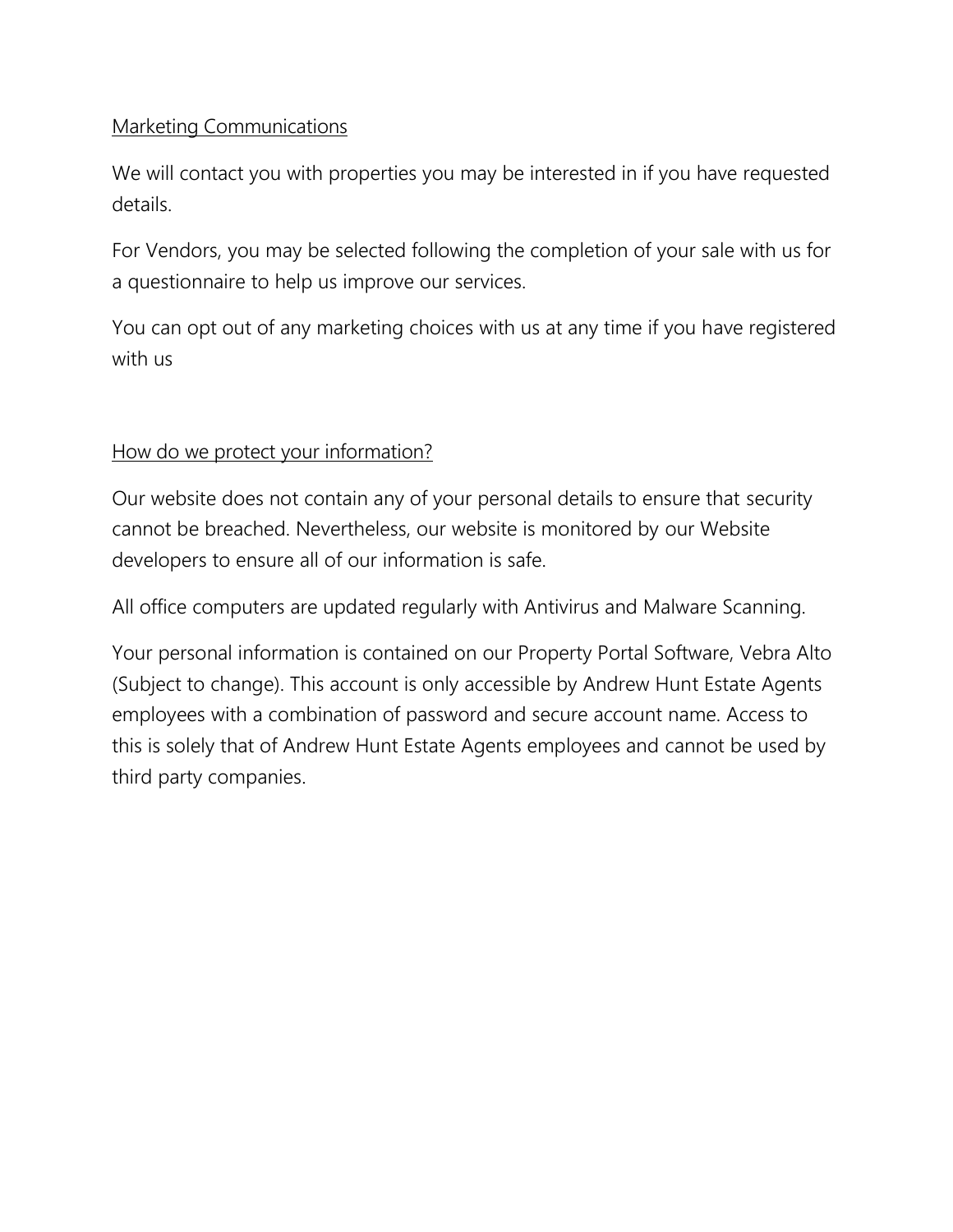### Customer Rights

You have a number of rights in respect of our use of your personal information.

- You may request a copy of the personal information we hold about you
- You have the right to be informed how your personal information is being used and stored. This privacy policy aims to do this, but you can also contact us with any questions you may have
- You may object to direct marketing. Every marketing email provides you with a link to unsubscribe or manage your marketing preferences
- You may object to processing carried out on the basis of legitimate interests
- You may ask us to delete the information we hold in relation to you
- You may ask us to amend or rectify the information we hold about you

If you have any questions or concerns, please contact us:

Andrew Hunt Estate Agents

5, High Street

**Crawley** 

West Sussex

RH10 1BH

You can also email us at [andrew@andrewhunt.co.uk](mailto:andrew@andrewhunt.co.uk)

Or call us on 01293 530208 (Option 2)

We want to ensure your data that we hold is accurate and up to date. If any of our details about you are incorrect, or you would like us to withdraw any details, please let us know and we can make required amendments.